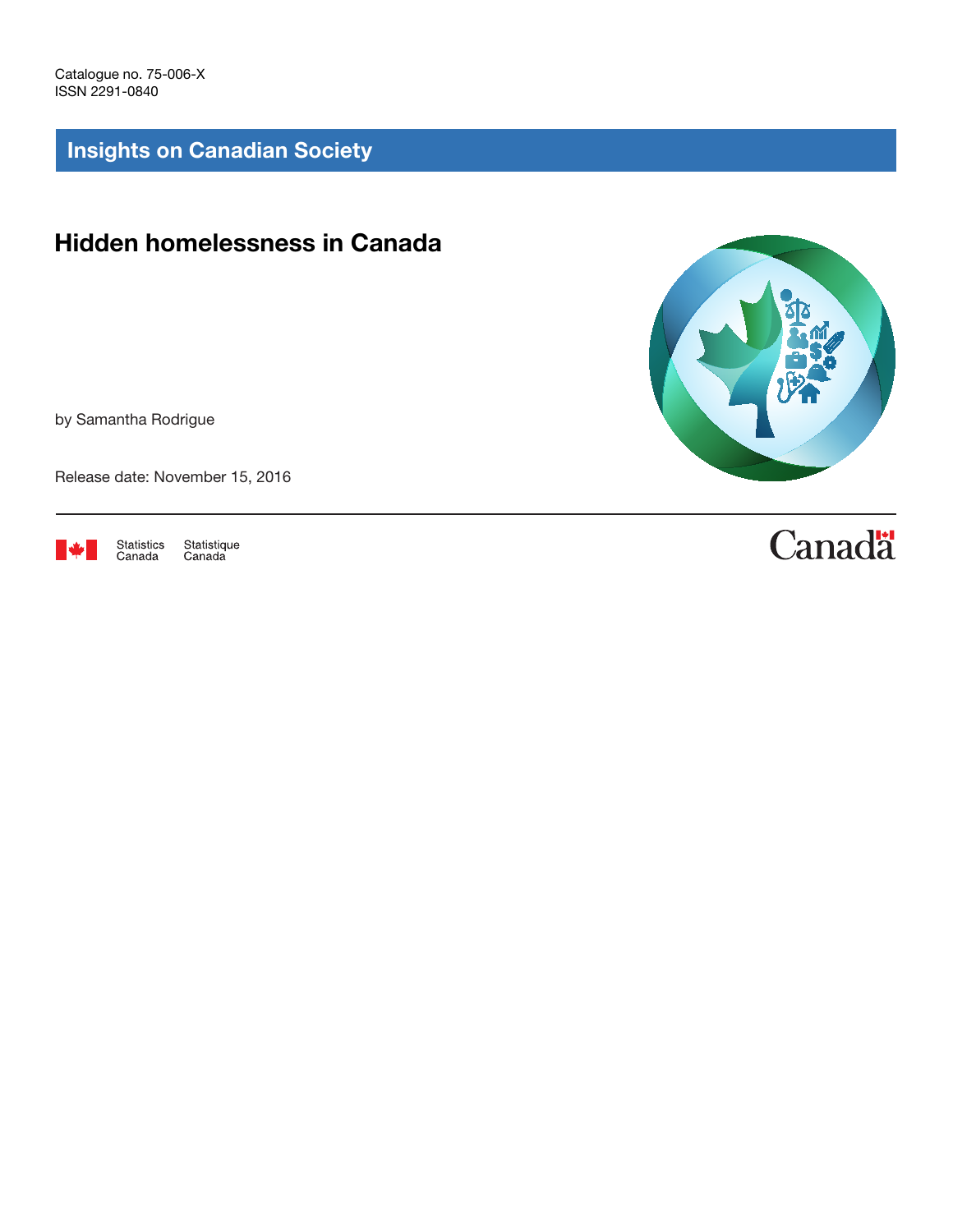## How to obtain more information

For information about this product or the wide range of services and data available from Statistics Canada, visit our website, [www.statcan.gc.ca.](http://www.statcan.gc.ca)

You can also contact us by

#### email at [STATCAN.infostats-infostats.STATCAN@canada.ca](mailto:STATCAN.infostats-infostats.STATCAN%40canada.ca?subject=)

telephone, from Monday to Friday, 8:30 a.m. to 4:30 p.m., at the following numbers:

| National telecommunications device for the hearing impaired<br>Fax line | 1-514-283-9350                   |
|-------------------------------------------------------------------------|----------------------------------|
| <b>Statistical Information Service</b>                                  | 1-800-263-1136<br>1-800-363-7629 |

- Inquiries line 1-800-635-7943
- Fax line 1-800-565-7757
- 

## Standards of service to the public

Statistics Canada is committed to serving its clients in a prompt, reliable and courteous manner. To this end, Statistics Canada has developed standards of service that its employees observe. To obtain a copy of these service standards, please contact Statistics Canada toll-free at 1-800-263-1136. The service standards are also published on www.statcan.gc.ca under "Contact us" > "[Standards of service to the public](http://www.statcan.gc.ca/eng/about/service/standards)."

## Note of appreciation

Canada owes the success of its statistical system to a long-standing partnership between Statistics Canada, the citizens of Canada, its businesses, governments and other institutions. Accurate and timely statistical information could not be produced without their continued co-operation and goodwill.

Standard table symbols

The following symbols are used in Statistics Canada publications:

- . not available for any reference period
- .. not available for a specific reference period
- not applicable
- 0 true zero or a value rounded to zero
- $0<sup>s</sup>$  value rounded to 0 (zero) where there is a meaningful distinction between true zero and the value that was rounded
- <sup>p</sup> preliminary
- revised
- x suppressed to meet the confidentiality requirements of the *Statistics Act*
- $E$  use with caution
- F too unreliable to be published
- significantly different from reference category ( $p < 0.05$ )

Published by authority of the Minister responsible for Statistics Canada

© Minister of Industry, 2016

All rights reserved. Use of this publication is governed by the Statistics Canada [Open Licence Agreement](http://www.statcan.gc.ca/eng/reference/licence-eng.htm).

An [HTML version](http://www.statcan.gc.ca/pub/75-006-x/2016001/article/14678-eng.htm) is also available.

*Cette publication est aussi disponible en français*.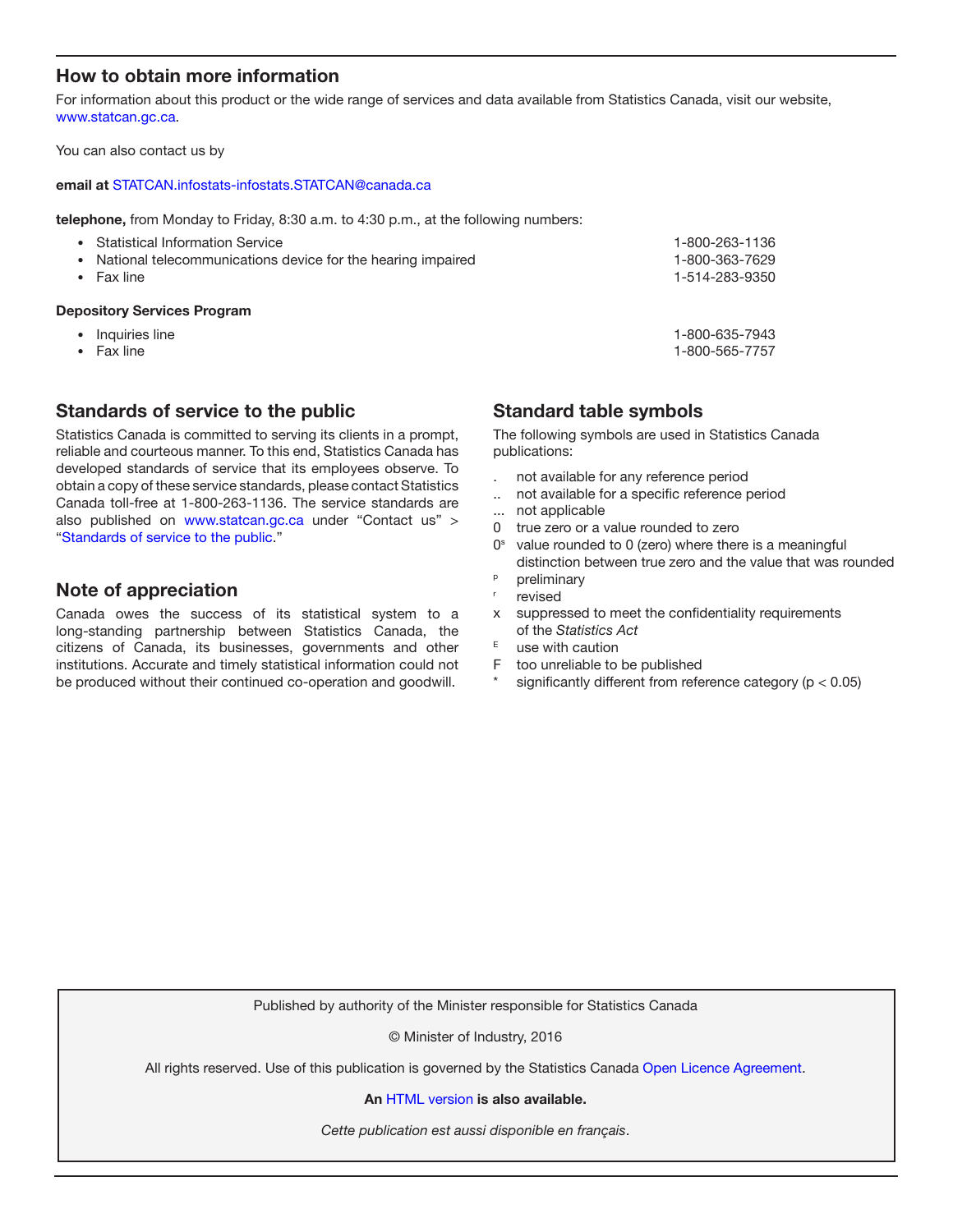## *by Samantha Rodrigue*

## **Overview of the study**

This study provides information on the number of Canadians who reported that they ever had to temporarily live with family, friends, in their car, or anywhere else because they had nowhere else to live—a situation referred to as 'hidden' or 'concealed' homelessness. It also examines the characteristics of those who had experienced hidden homelessness at some point in their life.

- In 2014, 8% of Canadians aged 15 and over reported that they, at some point in their lives, had to temporarily live with family, friends, in their car, or anywhere else because they had nowhere else to live—a situation referred to as 'hidden' homelessness.
- Of those who experienced hidden homelessness, about 1 in 5 (18%) experienced it for at least one year, 55% for less than one year but more than one month, and 27% for less than one month.
- Canadians with a history of childhood maltreatment were more likely to have experienced hidden homelessness. For example, among those who were victims of both physical and sexual abuse before age 15, 1 in 4 (25%) experienced an episode of hidden homelessness.
- Frequent movers and persons with a lower level of social support were more likely to have experienced hidden homelessness. For example, among those who moved at least four times in the past five years, 21% experienced hidden homelessness at some point in their life.
- Canadians with a disability were more likely to have experienced hidden homelessness. More particularly, those who reported at least three disabilities were four times more likely to have experienced hidden homelessness (26%) than those with no reported disability (6%).

## **Introduction**

The Canadian Observatory on Homelessness (COH) defines homelessness as "the situation of an individual or family without stable, permanent, appropriate housing, or the immediate prospect, means and ability of acquiring it."<sup>1</sup> The COH categorizes the homeless population into three main categories: the unsheltered, the emergency-sheltered, and the provisionally accommodated.2 The unsheltered homeless are those who lack housing and are not accessing emergency shelters or accommodation, with the exception of during extreme weather conditions. The emergency-sheltered are those who are accessing emergency shelter and system supports because they cannot secure permanent housing. The provisionally accommodated are people who access accommodation with no prospect of permanent housing, and are therefore still technically homeless with no permanent shelter.

In 2014, it was estimated that over 235,000 Canadians would experience homelessness within the year, including those who are provisionally accommodated.<sup>3</sup> The provisionally accommodated category accounts for a range of living situations, including:

- (1) interim housing that bridges the gap between unsheltered or emergency accommodation and permanent housing;
- (2) short-term, temporary rental accommodations (e.g., staying in motels, hostels and rooming houses) that have no security of tenure;
- (3) institutional care (e.g., penal institutions, health institutions, residential treatment programs and group homes) that lacks permanent housing arrangements;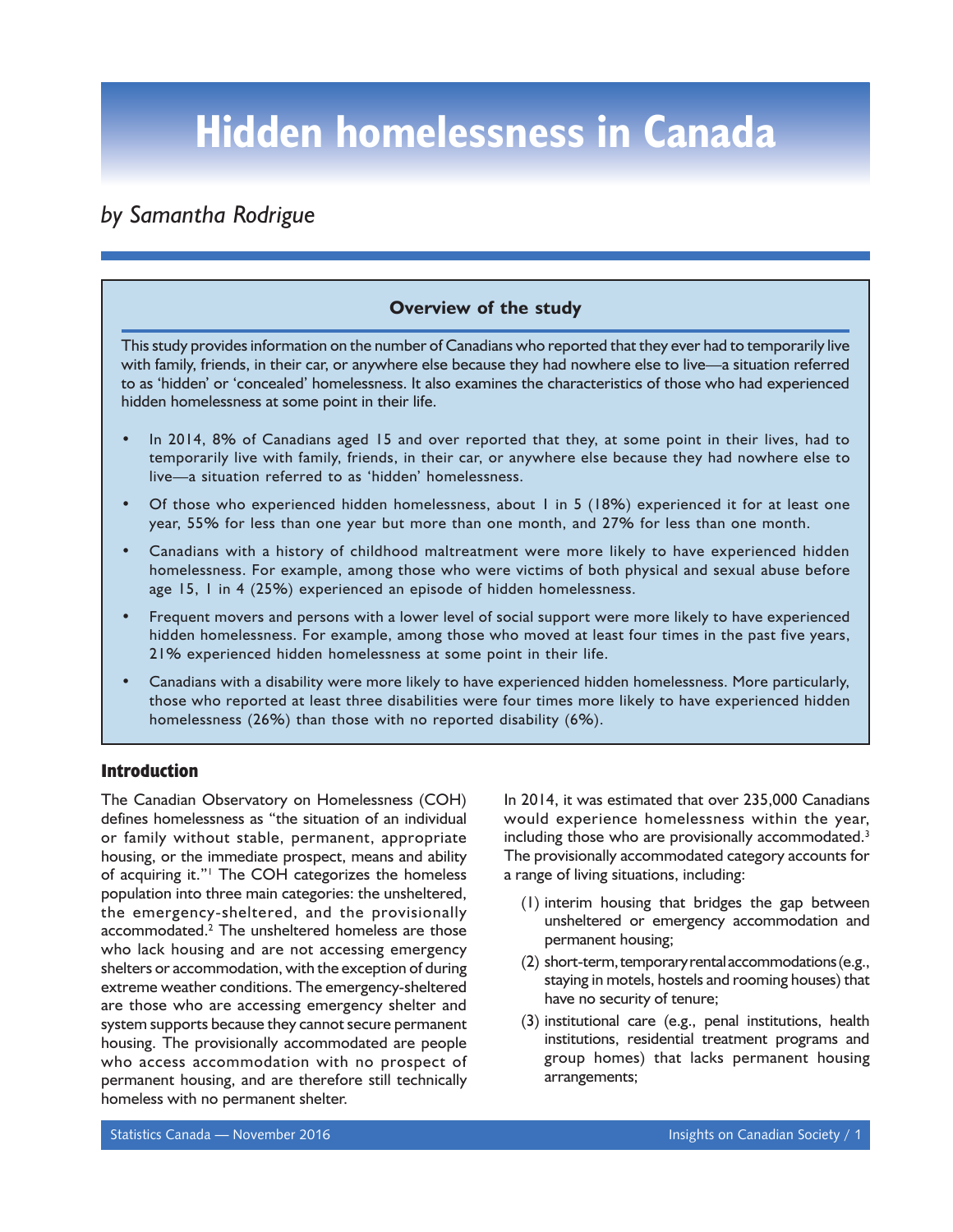- (4) accommodation or reception centres for recently arrived immigrants and refugees before they secure their own housing; and
- (5) living temporarily with others with no guarantee of continued residence or with no immediate prospect of permanent housing—often referred to as the 'hidden homeless' or 'couch surfers' (e.g., people who stay with family, friends or even strangers).<sup>4</sup>

This study focuses on a portion of the provisionally accommodated homeless population—individuals who have experienced hidden homelessness. Although research has been conducted on the homeless population in Canada and the relationship with various factors such as substance use,<sup>5</sup> mental health,<sup>6</sup> victimization,<sup>7</sup> and sexual orientation,<sup>8</sup> there has been little analysis of hidden homelessness, which differs from sheltered and unsheltered homelessness. For the purpose of this paper, hidden homelessness is defined as ever having had to live temporarily with family, friends or in their car because they had nowhere else to live.<sup>9</sup>

This analysis provides an overview of Canadians aged 15 and over who ever experienced hidden homelessness and the factors that are associated with experiencing it, based on data from the 2014 General Social Survey (GSS) on Canadians' Safety (Victimization). Although Statistics Canada does not collect data on the current homeless population, the General Social Survey can provide an overview of Canadians who have previously experienced hidden homelessness and are currently living in a household, along with multiple characteristics including sociodemographic characteristics,

experience of victimization, childhood abuse, disabilities and mental health, social environment, and substance use (see *[Data sources,](#page-11-0) [methods and definitions](#page-11-0)*).

## **Nearly 1 in 10 Canadians have experienced hidden homelessness**

In 2014, approximately 2.3 million Canadians (representing 8% of the overall population aged 15 and over) reported that, at some point in their life, they had to temporarily live with family, friends, in their car, or anywhere else because they had nowhere else to live. More than one-half (55%) of those who had experienced hidden homelessness were in this situation from one month to less than one year, while about 1 in 5 (18%) experienced it for one year or more (Chart 1). Among males, 8% reported having experienced hidden homelessness previously, while 7% of females did so.

Those who reported an Aboriginal identity—either First Nations, Métis or Inuit—were more than twice as likely (18%) to have experienced hidden homelessness as their non-Aboriginal counterparts (8%). Immigrants (6%) and individuals who belonged in a visible minority group (4%) were less likely than nonimmigrants or non-visible minority people (9% in both cases) to have experienced hidden homelessness (Chart 2).

## **Childhood maltreatment is associated with experiences of hidden homelessness**

Victims of childhood maltreatment are also more likely to have experienced hidden homelessness. Childhood victimization can be derived from a series of questions on this topic in the GSS on Canadians' Safety (Victimization).<sup>10</sup>

#### Chart 1

Percentage of the Canadian population aged 15 and over with previous experience of hidden homelessness and length of longest period of homelessness, 2014



Source: Statistics Canada, General Social Survey on Canadians' Safety (Victimization), 2014.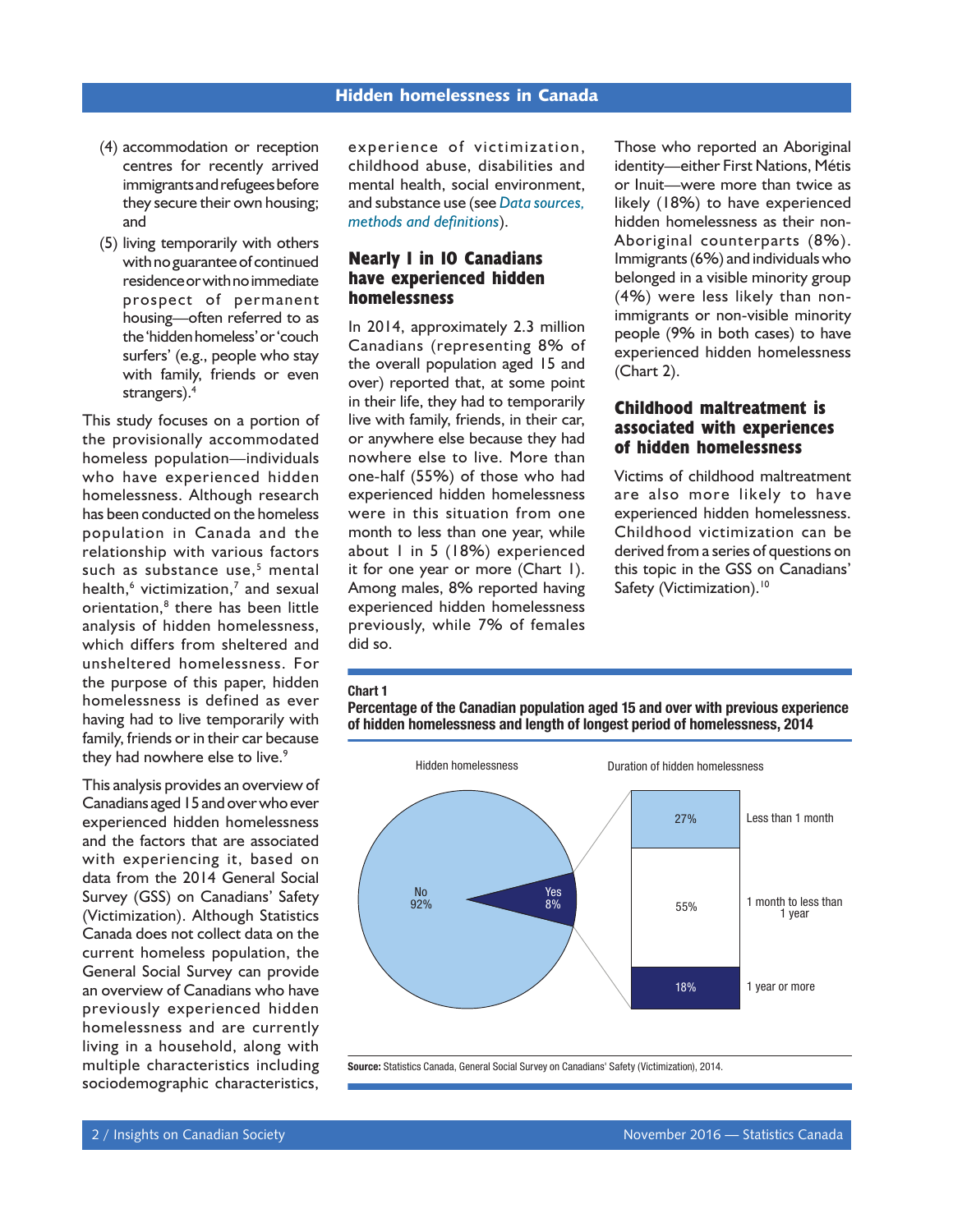#### Chart 2

Proportion of Canadians aged 15 and over who experienced hidden homelessness, by Aboriginal identity, immigrant status and visible minority status, 2014



#### Chart 3 Proportion of Canadians aged 15 and over who experienced hidden homelessness, by type of childhood<sup>1</sup> victimization, 2014



 $*$  significantly different from reference category (ref.) ( $p < 0.05$ )

\*\* significantly different from reference category (ref.) and other types of childhood victimization (p < 0.05)

1. Before the age of 15.

Source: Statistics Canada, General Social Survey on Canadians' Safety (Victimization), 2014.

Canadians with any experience of abuse by an adult before the age of 15 were nearly three times more likely (14%) to have also experienced hidden homelessness than those with no abuse during their childhood (5%). However, the type of victimization experienced correlates with the likelihood of having experienced hidden homelessness. While the proportion of Canadians who have experienced hidden homelessness did not vary between those who have experienced childhood physical abuse and those who have experienced childhood sexual abuse (12% and 11%, respectively), having been the victim of both physical and sexual abuse before the age of 15 correlates with being more than twice as likely (25%) as either of the previous two groups to have experienced hidden homelessness at some point (Chart 3). Having experienced both physical and sexual abuse during childhood increases the likelihood of also having experienced hidden homelessness five-fold in comparison with Canadians who reported no occurrences of childhood abuse.

Although there is a correlation between these negative childhood experiences and hidden homelessness, causation cannot be implied because there is no certainty as to which event came first.

The GSS asks all respondents if they have ever been under the legal responsibility of the government as a child, which is defined as the government assuming the rights and responsibilities of a parent for the purpose of the child's care, custody and control. Canadians who reported ever having been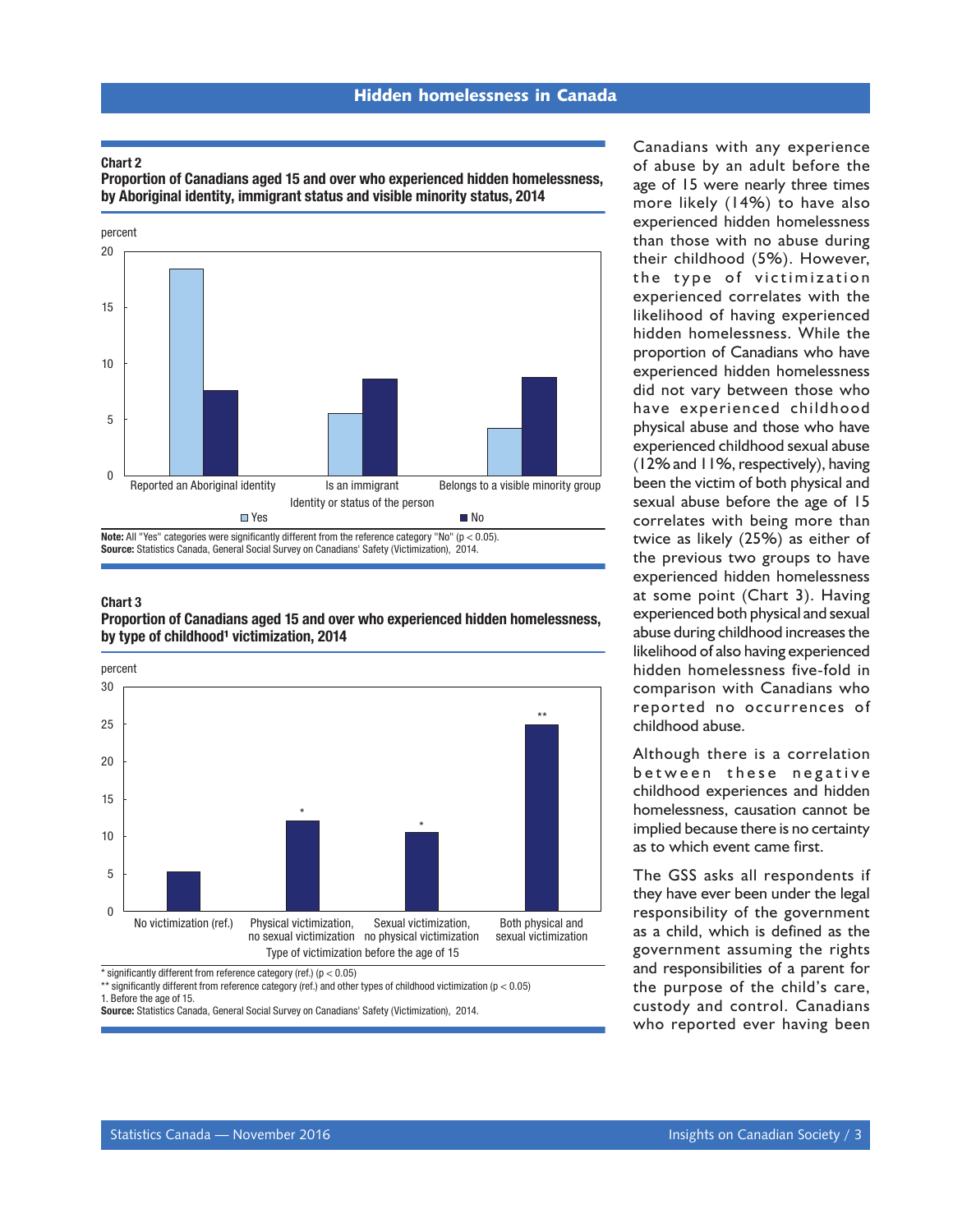under the legal responsibility of the government were more than three times as likely (26%) to have experienced hidden homelessness than Canadians who were never under the legal responsibility of the government (8%).

## **Having a disability is associated with hidden homelessness**

Out of the 7.2 million Canadians aged 15 and over who reported having a disability,<sup>11</sup> 13% also reported having experienced hidden homelessness, compared with 6% of Canadians without a disability. With regard to the different types of disabilities, those who reported having a mental or psychological illness (21%) or a learning disability (20%) had the highest likelihood of also reporting an experience of hidden homelessness. Of all Canadians who reported having a disability, those whose type of disability was "unknown"12 were least likely (9%) to have experienced hidden homelessness (Chart 4).

Within the Canadian population, there is a possibility of cooccurrence of disabilities—that is, one individual can suffer from more than one disability. While those who reported one disability were about twice as likely  $(11%)$  as those with no disability (6%) to report that they had experienced hidden homelessness, that proportion was even higher among those with multiple disabilities. Those with two reported disabilities, for instance, were three times as likely to have experienced hidden homelessness than those with no reported disability (18% vs. 6%), while Canadians who reported three or more disabilities were at least four times more likely to have experienced hidden homelessness (26% vs. 6%).

#### Chart 4





Note: All "Disabled" categories were significantly different from the reference category "Not disabled" ( $p < 0.05$ ). Source: Statistics Canada, General Social Survey on Canadians' Safety (Victimization), 2014.

## **Canadians with a weaker social network are more likely to have experienced hidden homelessness**

Canadians with a stable place of residence who had not moved within the last five years were least likely (6%) to have experienced hidden homelessness at some point in their life. However, the proportion reporting an experience of hidden homelessness increased with the number of times an individual changed their residence. The likelihood of experiencing hidden homelessness increased from 8% for those who had moved once during the past five years, to 12% for those who moved twice during this period of time, to 18% for those who moved three times, and to 21% for those who moved four or more times (Table 1).

Although it is expected that individuals who had temporarily lived with family or friends would have some sort of a support network, Canadians with a weak sense of belonging to their community as well as those with fewer close relatives and friends—were more likely to have ever experienced hidden homelessness, compared with those who had a strong sense of belonging and more close family and friends.

Among Canadians who had a very strong or somewhat strong sense of belonging to their local community, 7% experienced hidden homelessness at some point in their life. However, those with a somewhat weak (10%) or very weak (14%) sense of belonging were more likely to have reported an experience of hidden homelessness.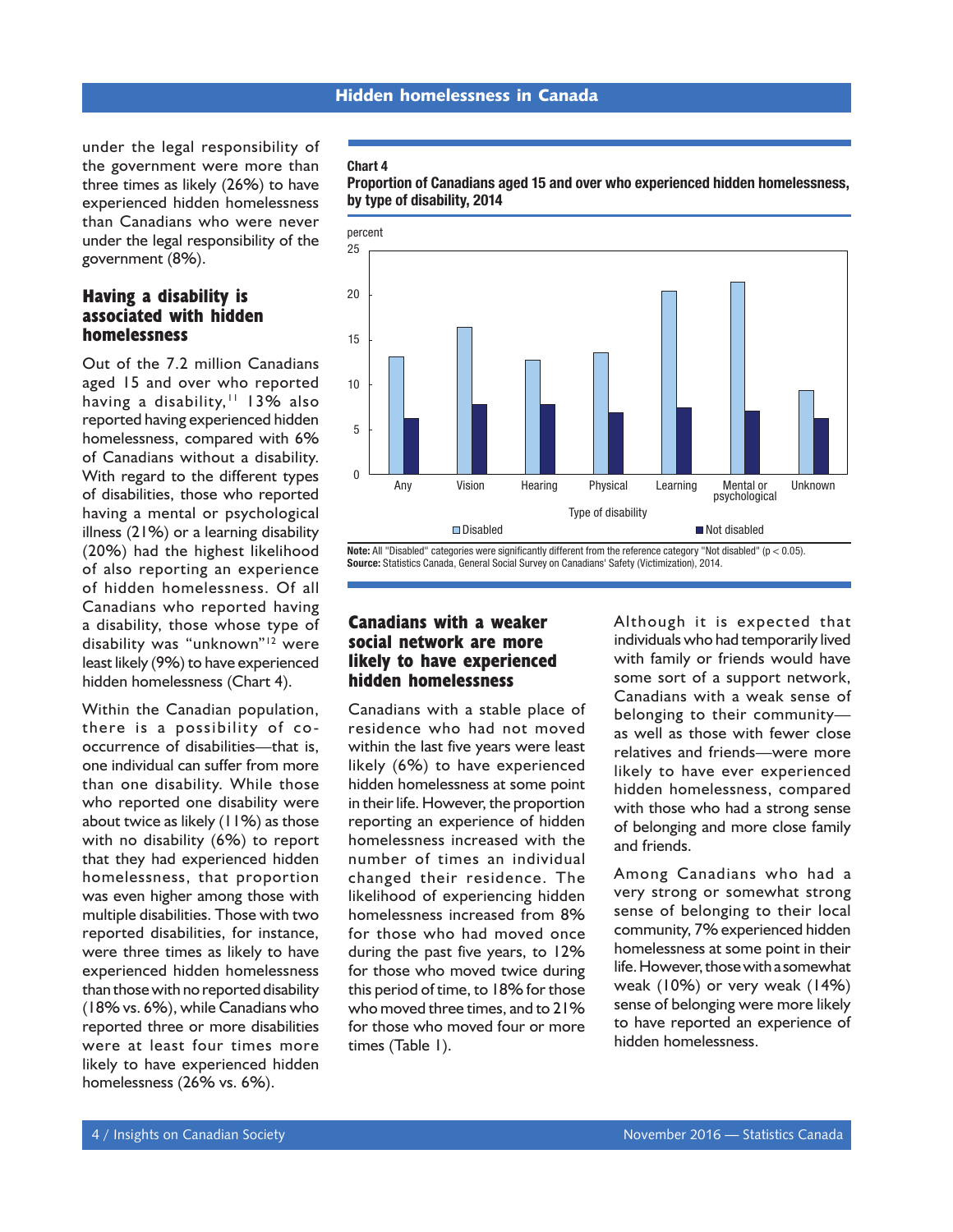Similarly, Canadians who had a wider network of friends were less likely to have experienced hidden homelessness. For example, the percentage was 7% among those who had nine or more relatives and friends to whom they felt close; 10% among Canadians with one or two relatives and friends; and 15% for those with no relatives or friends.

## **Victims of crime were more likely to have experienced hidden homelessness**

With the GSS, indicators of victimization as well as information on drug use and alcohol consumption can also be used to get a more complete profile of Canadians who experienced hidden homelessness. It is important to note, however, that the relationships found below do not imply causality.

Canadians who reported having been the victim of one incident of crime in the past 12 months were nearly twice as likely (12%) to have experienced hidden homelessness than those who were not the victim of a crime (7%). The likelihood of ever having experienced hidden homelessness was even higher among victims of two (16%) and three or more (18%) incidents of crime. Similar results were found when looking at violent crimes; close to 2 in 10 victims of crime with violence in the past 12 months (18%) also reported that they had to temporarily live with family, friends or in their car, compared with 8% among those who were not victims of a violent crime (Table 2).

In the GSS, respondents were also asked about their alcohol, marijuana and medication consumption in the past month. These variables cannot be interpreted as risk factors, but

#### Table 1

Proportion of Canadians aged 15 and over who experienced hidden homelessness across various indicators of mobility and social support, 2014

|                                                                         | <b>Experienced hidden</b><br>homelessness |
|-------------------------------------------------------------------------|-------------------------------------------|
|                                                                         | percent                                   |
| <b>Mobility and social support</b>                                      |                                           |
| Moved in the last 5 years                                               |                                           |
| Never (ref.)                                                            | 6.3                                       |
| Once                                                                    | $7.6*$                                    |
| Twice                                                                   | $11.5*$                                   |
| Three times                                                             | $17.8*$                                   |
| Four times or more                                                      | $20.7*$                                   |
| Sense of belonging to their local community                             |                                           |
| Very strong (ref.)                                                      | 6.5                                       |
| Somewhat strong                                                         | 7.2                                       |
| Somewhat weak                                                           | $10.5*$                                   |
| Very weak                                                               | $13.8*$                                   |
| No opinion or don't know                                                | $8.9*$                                    |
| Number of relatives and friends they feel close to                      |                                           |
| 9 or more (ref.)                                                        | 7.1                                       |
| 5 to 8                                                                  | $8.2*$                                    |
| 3 or 4                                                                  | $8.7*$                                    |
| 1 or 2                                                                  | $10.3*$                                   |
| None                                                                    | $15.2*$                                   |
| * significantly different from reference category (ref.) ( $p < 0.05$ ) |                                           |

Source: Statistics Canada, General Social Survey on Canadians' Safety (Victimization), 2014.

can help provide a profile of those most likely to have experienced an episode of hidden homelessness.

Although the frequency of alcohol consumption in the past month had no association with experiences of hidden homelessness, the frequency of marijuana use in the past month was associated with ever having had to temporarily live with family, friends or in their car. Nearly twice as

many Canadians who used marijuana once or twice in the past month (13%) reported having experienced hidden homelessness compared with those who had not used marijuana in the past month (7%). About 2 in 10 Canadians who used marijuana at least once a week in the past month (18%) experienced hidden homelessness at some point in their lives (Chart 5).

#### Table 2

Proportion of Canadians who experienced hidden homelessness, by number of victimizations in the past 12 months, 2014

|                                                | All types of crimes | <b>Violent crimes</b> |  |
|------------------------------------------------|---------------------|-----------------------|--|
|                                                | percent             |                       |  |
| Number of victimizations in the past 12 months |                     |                       |  |
| $0$ (ref.)                                     | 6.7                 | 7.6                   |  |
|                                                | 11.7                | $18.1*$               |  |
| $\overline{2}$                                 | 15.5                | $17.2*E$              |  |
| 3 or more                                      | 17.6                |                       |  |
| $\mathbf{r}$<br>$\cdots$                       |                     |                       |  |

E use with caution

F too unreliable to be published

 $*$  significantly different from reference category (ref.) ( $p < 0.05$ )

Source: Statistics Canada, General Social Survey on Canadians' Safety (Victimization), 2014.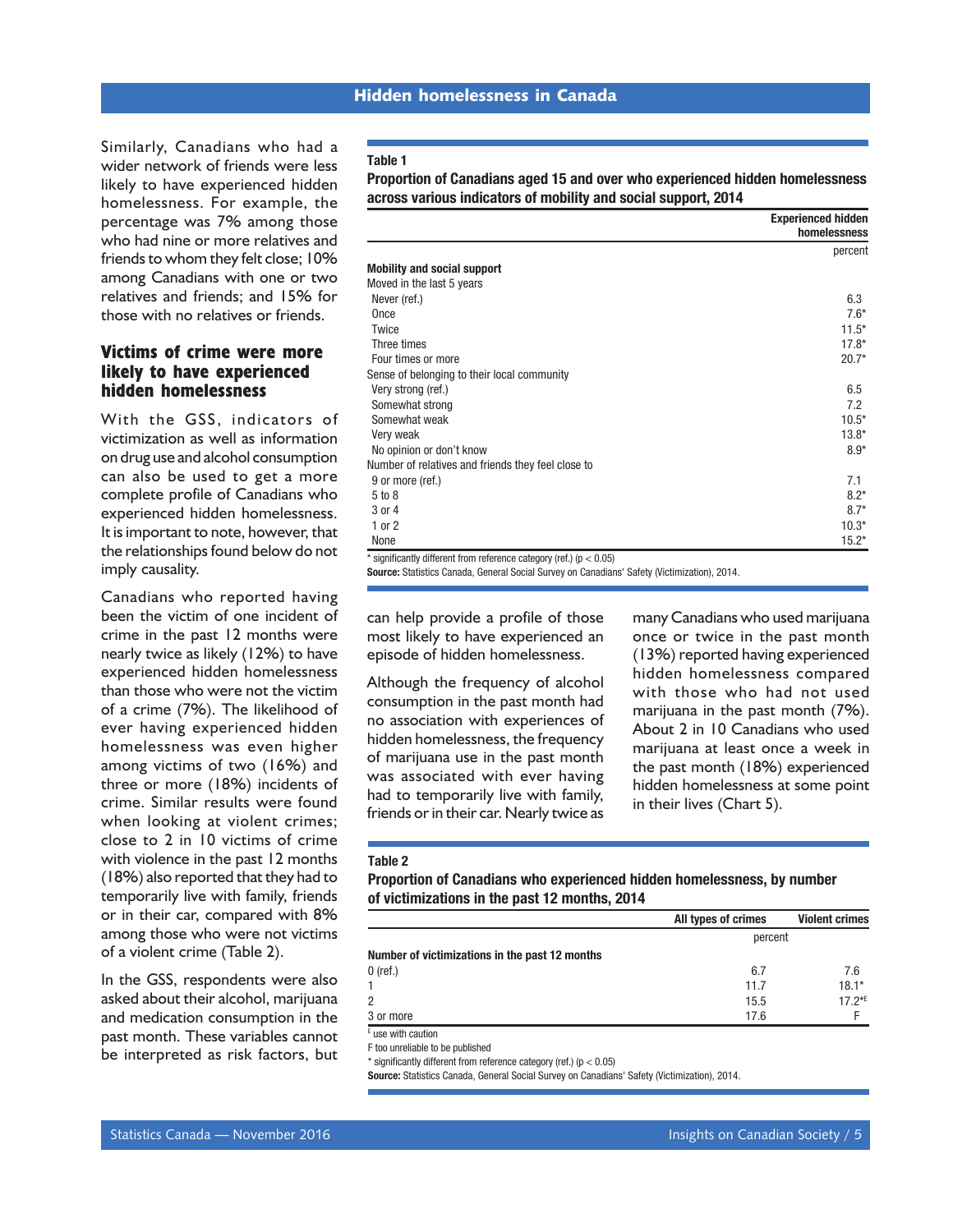In 2014, about 1 in 10 Canadians who used medication in the past month to help them sleep (11%) reported ever having experienced hidden homelessness, compared with 8% among those who did not. In addition, Canadians who reported using medication in the past month to help them calm down or to help get out of depression were more than twice as likely as those who did not use these types of medication to have ever experienced hidden homelessness (Chart 6).

Interestingly, among Canadians who used all three types of medication in the past month, the proportion of those who ever had to temporarily live with family, friends or in their car because they had nowhere else to live rose to 21%.

## **Other demographic characteristics associated with previous experiences of hidden homelessness**

In addition to the characteristics discussed above, other sociodemographic characteristics were also associated with hidden homelessness. The characteristics discussed below reflect the situation of respondents at the time of survey collection, in 2014.

Older Canadians might be expected to be most likely to have ever experienced hidden homelessness as they have lived longer.<sup>13</sup> However, the highest proportion of persons who ever had to temporarily live with family, friends or in their car was found among those aged 25 to 54 (10%). In comparison, those aged 65 to 74 and those aged 75 and over were least likely to have experienced hidden homelessness (5% and 2%, respectively) (Table 3).

#### Chart 5





 $*$  significantly different from reference category (Not in the past month) ( $p < 0.05$ ) Note: "Not in the past month" includes those who reported never having consumed the substance. Source: Statistics Canada, General Social Survey on Canadians' Safety (Victimization), 2014.

#### Chart 6

Proportion of Canadians aged 15 and over who experienced hidden homelessness, by medication used in the past month, 2014



Note: All "Used this medication" categories were significantly different from the reference category "Did not use this medication" ( $p < 0.05$ ).

Source: Statistics Canada, General Social Survey on Canadians' Safety (Victimization), 2014.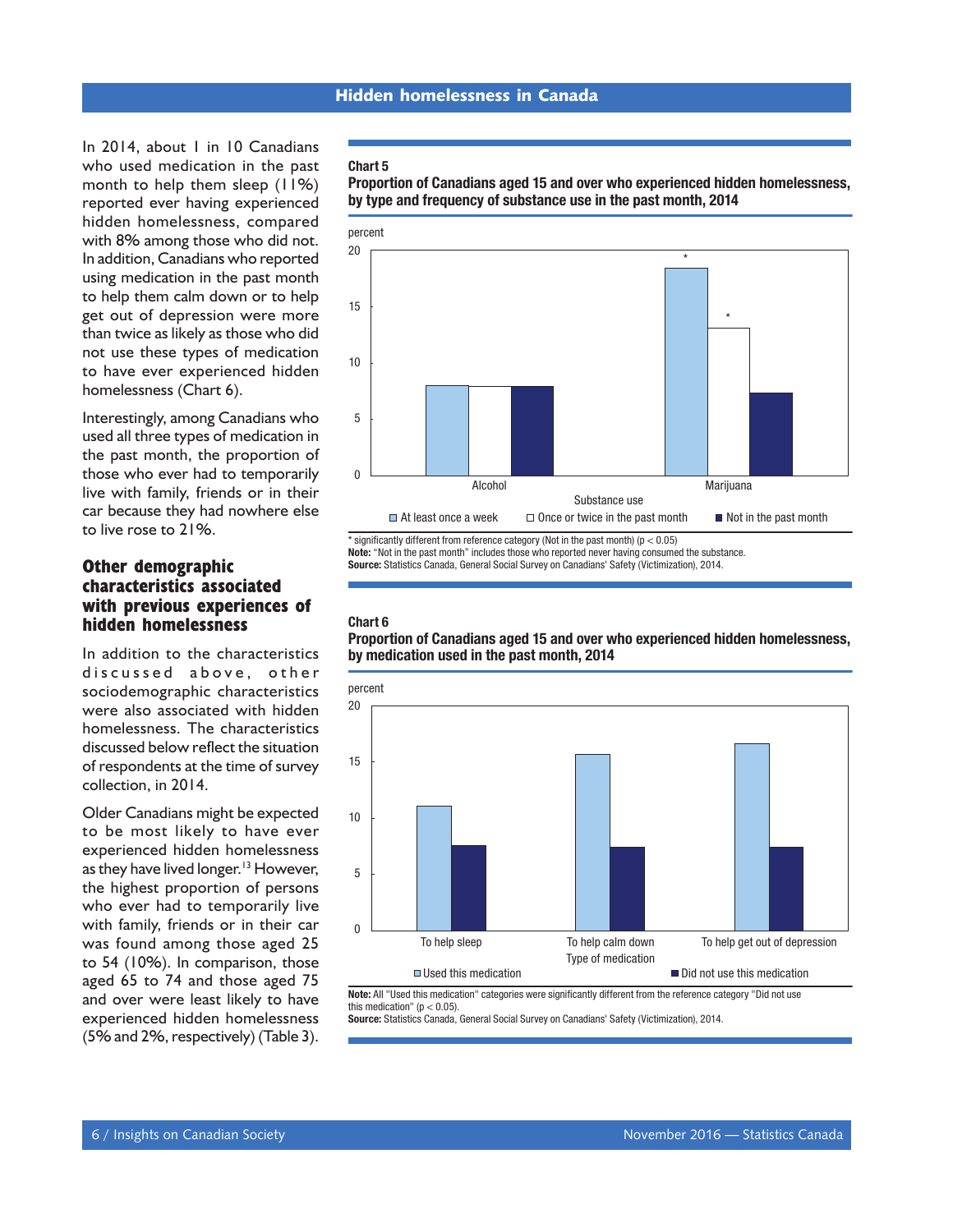While it is not possible to determine a causal link between marital status and the experience of hidden homelessness, there is a relationship between the two. Those who reported their marital status as separated (17%) or divorced (15%) were more than twice as likely to have experienced hidden homelessness as those who were married (7%), or single—never married (8%).

In general, as the highest level of education increases, the likelihood of experiencing hidden homelessness decreases. Approximately 9% of

Canadians aged 25 and over $14$  whose highest level of education was below a university certificate, diploma or degree reported having experienced hidden homelessness. This group includes those with a college or CEGEP certificate or diploma, a trade certificate or diploma, a high school diploma or equivalent, and less than a high school diploma. Of Canadians aged 25 and over with a university certificate, diploma, or a bachelor's degree or higher, 7% had to temporarily live with friends, family or in their car at some point in their life.

#### Table 3

Proportion of Canadians aged 15 and over who experienced hidden homelessness, various sociodemographic characteristics, 2014

|                                                | <b>Experienced hidden</b><br>homelessness |
|------------------------------------------------|-------------------------------------------|
|                                                | percent                                   |
| Age group                                      |                                           |
| 15 to 24 (ref.)                                | 4.8                                       |
| 25 to 34                                       | $10.5*$                                   |
| 35 to 44                                       | $10.8*$                                   |
| 45 to 54                                       | $9.6*$                                    |
| 55 to 64                                       | $8.2*$                                    |
| 65 to 74                                       | 5.0                                       |
| 75 and over                                    | $2.4*$                                    |
| <b>Current marital status</b>                  |                                           |
| Married (ref.)                                 | 6.6                                       |
| Common law                                     | $11.8*$                                   |
| Widowed                                        | $4.0*$                                    |
| Separated                                      | $17.0*$                                   |
| Divorced                                       | $15.3*$                                   |
| Single, never married                          | $7.8*$                                    |
| Highest level of education <sup>1</sup>        |                                           |
| Less than a high school diploma                | $9.3*$                                    |
| High school diploma or equivalent              | $9.4*$                                    |
| Trade certificate or diploma                   | $10.1*$                                   |
| College, CEGEP or other certificate or diploma | $9.4*$                                    |
| University degree below bachelor's             | 7.9                                       |
| Bachelor's degree (e.g., BA, BSc, LLB)         | 7.0                                       |
| University degree above bachelor's (ref.)      | 5.8                                       |
| <b>Sexual orientation</b>                      |                                           |
| Heterosexual (ref.)                            | 8.1                                       |
| Homosexual                                     | 11.6 <sup>E</sup>                         |
| Bisexual                                       | $18.3*$                                   |
| E use with caution                             |                                           |

\* significantly different from reference category (ref.) (p < 0.05)

1. People aged 25 and over.

Source: Statistics Canada, General Social Survey on Canadians' Safety (Victimization), 2014.

Lastly, of Canadians who selfidentified as homosexual or bisexual, 15% reported having experienced hidden homelessness. Notably, 2 in 10 bisexuals (18%) had experienced hidden homelessness compared with 8% of heterosexuals.

### **Factors associated with hidden homelessness**

Many of the characteristics examined could be related to one another. As a result, three logistic regression models were developed to examine the characteristics that remain significant when all other characteristics of interest are simultaneously taken into account (Table 4).

Model 1 contains the variables most likely to have occurred prior to the experience of hidden homelessness, with the exception of current age, which instead indicates a cohort effect. Model 2 includes the addition of a few more variables related to current sociodemographics. Model 3 contains all variables of interest that have been discussed in previous sections in order to determine which characteristics are most associated with hidden homelessness.

While Model 1 shows that the variables most likely to have occurred prior to the experience of hidden homelessness all remained significant with the exception of immigrant status, three variables had a comparatively stronger association when all others were held constant. The two variables on childhood experiences—being victim of abuse before age 15 and being under the legal responsibility of the government—and self-identifying as an Aboriginal person increased the probability of having experienced hidden homelessness more than any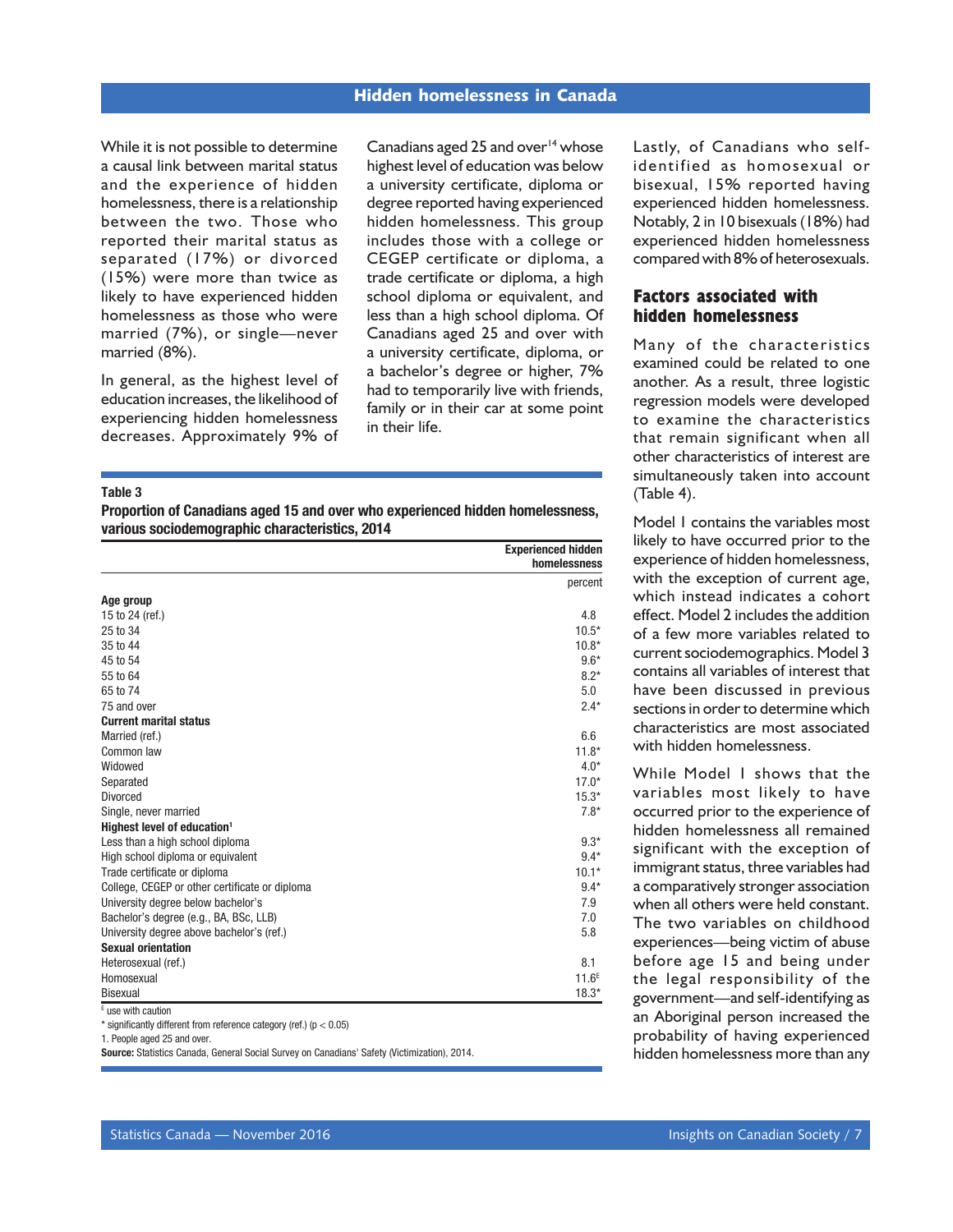other characteristic when all other characteristics were accounted for in the model.

Model 2 shows that when additional sociodemographic characteristics are accounted for, the same three characteristics mentioned above were still significantly associated with experiences of hidden homelessness, as were having a marital status of separated or divorced, and having two or more disabilities. Although the probability of experiencing hidden homelessness remained the same for Aboriginal persons between Model 1 and Model 2, the coefficients associated with childhood experiences declined slightly, dropping by two percentage points each.

Lastly, even after all characteristics analyzed in this study are factored in, Model 3 shows that the majority of sociodemographic characteristics were still correlated with having ever experienced hidden homelessness. However, other characteristics—such as marijuana use and medication use in the past month—were no longer associated with a higher probability of ever experiencing hidden homelessness when all other characteristics were taken into account. The four characteristics with the highest predicted probabilities of having experienced hidden homelessness were self-identifying as an Aboriginal person; having been the victim of both physical and sexual childhood abuse; reporting two or more disabilities; and having moved three or more times in the past five years.

#### Dredicted probabilities of having experienced hidden homelessness, 2014

| ד וסטוטנסט provided by the matrice of the contract in the control of the control of the control of the control o |                      |                       |                      |
|------------------------------------------------------------------------------------------------------------------|----------------------|-----------------------|----------------------|
|                                                                                                                  | Model 1 <sup>1</sup> | Model 2 <sup>1</sup>  | Model 3 <sup>2</sup> |
|                                                                                                                  |                      | predicted probability |                      |
| <b>Sex</b>                                                                                                       |                      |                       |                      |
| Male (ref.)                                                                                                      | 0.09                 | 0.09                  | 0.09                 |
| Female                                                                                                           | $0.08*$              | $0.08**$              | $0.08*$              |
| Age                                                                                                              |                      |                       |                      |
| 15 to 24 (ref.)                                                                                                  | 0.06                 | 0.06                  | 0.05                 |
| 25 to 34                                                                                                         | $0.11***$            | $0.12***$             | $0.09**$             |
| 35 to 44                                                                                                         | $0.11**$             | $0.12**$              | $0.11***$            |
| 45 to 54                                                                                                         | $0.09**$             | $0.09**$              | $0.10**$             |
| 55 to 64                                                                                                         | 0.08                 | 0.08                  | $0.09**$             |
| 65 to 74                                                                                                         | $0.05*$              | 0.05                  | 0.05                 |
| 75 years and older                                                                                               | $0.03***$            | $0.03***$             | 0.03                 |
| <b>Visible minority</b>                                                                                          |                      |                       |                      |
| Visible minority (ref.)                                                                                          | 0.04                 | 0.05                  | 0.05                 |
| Not a visible minority                                                                                           | $0.09**$             | $0.09**$              | $0.09**$             |
| <b>Aboriginal identity</b>                                                                                       |                      |                       |                      |
| Aboriginal (ref.)                                                                                                | 0.14                 | 0.14                  | 0.13                 |
| Non-Aboriginal                                                                                                   | $0.08***$            | $0.08***$             | $0.08***$            |
| <b>Sexual orientation</b>                                                                                        |                      |                       |                      |
| Heterosexual (ref.)                                                                                              | 0.08                 | 0.08                  | 0.08                 |
| Homosexual or bisexual                                                                                           | $0.12***$            | 0.10                  | 0.09                 |
| <b>Childhood victimization</b>                                                                                   |                      |                       |                      |
| No victimization (ref.)                                                                                          | 0.06                 | 0.06                  | 0.06                 |
| Physical victimisation, no sexual victimization                                                                  | $0.12***$            | $0.11**$              | $0.11**$             |
| Sexual victimization, no physical victimization                                                                  | $0.11***$            | $0.10**$              | $0.09**$             |
| Both physical and sexual victimization                                                                           | $0.22***$            | $0.18***$             | $0.17**$             |
| Legal responsibility of the government as a child                                                                |                      |                       |                      |
| No (ref.)                                                                                                        | 0.08                 | 0.08                  | 0.08                 |
| Yes                                                                                                              | $0.17**$             | $0.15***$             | $0.13***$            |
| Marital status                                                                                                   |                      |                       |                      |
| Married (ref.)                                                                                                   |                      | 0.07                  | 0.07                 |
| Common law                                                                                                       |                      | $0.09**$              | $0.09*$              |
| Widowed                                                                                                          |                      | 0.07                  | 0.07                 |
| Separated or divorced                                                                                            |                      | $0.14**$              | $0.12***$            |
| Single-never married                                                                                             |                      | $0.09*$               | 0.08                 |
| <b>Highest level of education</b>                                                                                |                      |                       |                      |
| University degree (ref.)                                                                                         | .                    | 0.07                  | 0.07                 |
| Postsecondary but less than university                                                                           |                      | $0.08***$             | $0.09**$             |
| High school diploma                                                                                              |                      | $0.09**$              | $0.09**$             |
| Less than a high school diploma                                                                                  |                      | $0.10**$              | $0.10**$             |
| <b>Number of disabilities</b>                                                                                    |                      |                       |                      |
| None (ref.)                                                                                                      |                      | 0.07                  | 0.07                 |
| One                                                                                                              |                      | $0.10**$              | $0.10**$             |
| Two                                                                                                              |                      | $0.16***$             | $0.14**$             |
| Three or more                                                                                                    |                      | $0.17**$              | $0.14***$            |
| Moved in the last 5 years                                                                                        |                      |                       |                      |
| Never (ref.)                                                                                                     |                      |                       | 0.07                 |
| Once                                                                                                             |                      |                       | 0.07                 |
| Twice                                                                                                            | $\cdots$             | $\cdots$              | $0.11**$             |
| Three times                                                                                                      | $\cdots$             |                       | $0.15***$            |
| Four times or more                                                                                               | .                    |                       | $0.17**$             |
|                                                                                                                  | $\cdots$             |                       |                      |
| Sense of belonging to local community                                                                            |                      |                       |                      |
| Very strong or somewhat strong (ref.)                                                                            | $\cdots$             | $\cdots$              | 0.08                 |
| Very weak or somewhat weak                                                                                       | .                    |                       | $0.09*$              |
| No opinion or don't know                                                                                         |                      |                       | 0.10                 |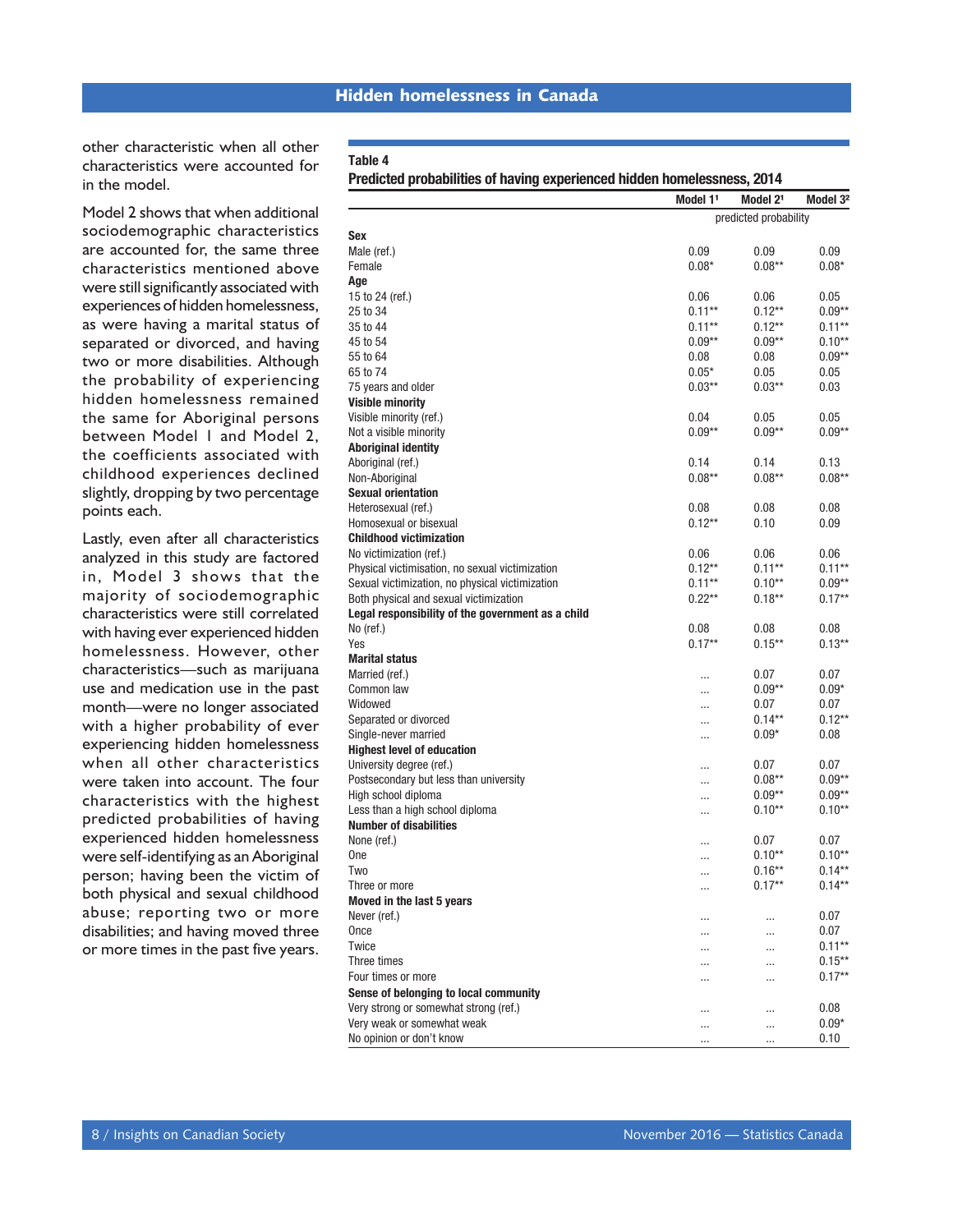#### Table 4

Predicted probabilities of having experienced hidden homelessness, 2014 (concluded)

|                                                | Model 11              | Model 21 | Model 3 <sup>2</sup> |
|------------------------------------------------|-----------------------|----------|----------------------|
|                                                | predicted probability |          |                      |
| Number of victimizations in the past 12 months |                       |          |                      |
| Not victimized (ref.)                          | $\cdots$              | $\cdots$ | 0.08                 |
| Victimized one time                            | $\cdots$              | $\cdots$ | $0.10**$             |
| Victimized two times                           | $\cdots$              | $\cdots$ | $0.12***$            |
| Victimized three or more times                 | $\cdots$              | $\cdots$ | $0.11**$             |
| <b>Total</b>                                   | 0.08                  | 0.08     | 0.08                 |

... not applicable

\* significantly different from reference category (ref.) ( $p < 0.05$ )

\*\* significantly different from reference category (ref.) ( $p < 0.01$ )

1. Included the following variable, which was not significant and is not displayed: immigrant status.

2. Included the following variables, which were not significant and are not displayed: immigrant status; number of relatives and friends they feel close to; frequency of alcohol use in the past month; frequency of marijuana use in the past month; number of medications used in the past month; and number of victimizations with violence in the past 12 months.

Note: Predicted probabilities are derived from marginal effects at the mean, based on logistic regressions.

Source: Statistics Canada, General Social Survey on Canadians' Safety (Victimization), 2014.

#### **Conclusion**

This study explored the proportion of Canadians who have ever experienced hidden homelessness at some point in their life, as well as the characteristics associated with hidden homelessness using data from the 2014 General Social Survey on Canadians' Safety (Victimization). Hidden homelessness is defined as those who ever had to temporarily live with family, friends or in their car because they had nowhere else to live. In 2014, 8% of Canadians said that they had been in that situation at least once—and of these, one in five experienced it for at least one year.

Some population groups are more likely to have experienced hidden homelessness. The Aboriginal population is overrepresented among those who have experienced hidden homelessness. Canadians with this experience are also more likely to have been the victim of childhood abuse and recent criminal incidents. Canadians with disabilities, and particularly those with multiple

types of disabilities, were more likely to have experienced hidden homelessness.

A higher proportion of Canadians with a weak sense of belonging or few close family and friends have experienced hidden homelessness, as have those who use marijuana weekly and use medication to sleep, calm down, or get out of depression. These variables, however, were not associated with hidden homelessness when other variables were accounted for in a model.

Lastly, Canadians whose highest level of education is less than a university certificate, diploma or degree are more likely to have experienced hidden homelessness, as are those who are separated or divorced, or those who reported a sexual orientation other than heterosexual.

It is important to note, however, that the relationships discussed above are not cause and effect relationships. Future research will be needed to identify the possible causes of hidden homelessness, as well as its possible long-term effects on individual wellbeing.

*Samantha Rodrigue is an analyst with the Social and Aboriginal Statistics Division of Statistics Canada.*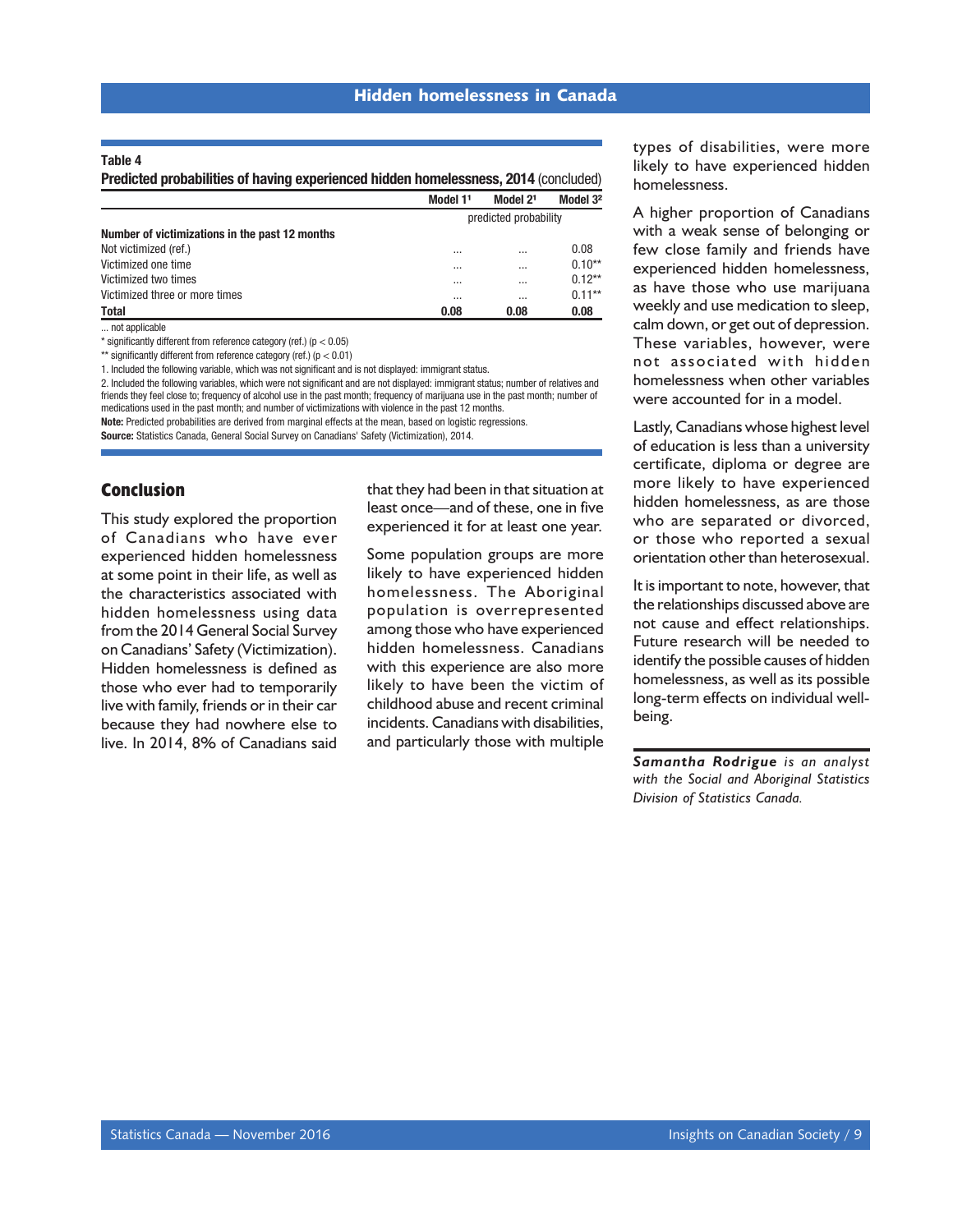#### **Data sources, methods and definitions**

#### <span id="page-11-0"></span>**Data sources**

This study uses data from the 2014 General Social Survey on Canadians' Safety (Victimization). The target population consisted of the non-institutionalized Canadian population aged 15 and over, living in the 10 provinces. The data were collected throughout the 2014 calendar year. The data are collected directly from the survey respondents (self-declared). The 2014 Victimization Survey had a final sample size of 33,127 and a 52.9% response rate.

For the analysis of the characteristics with a correlation to experiences of hidden homelessness, one of the main limitations of the data is that the survey only includes Canadians who are currently living in a household with a telephone or cell phone. This limitation has potentially resulted in an underrepresentation of the population with an experience of hidden homelessness if they are currently homeless, but the extent is unknown.

#### **Definitions**

For the purpose of this study, the calculated estimates of the Canadian population with an experience of hidden homelessness include only respondents who answered yes to "have you ever had to temporarily live with family or friends, in your car or anywhere else because you had nowhere else to live?" It is possible that respondents interpreted the question and concept of "having nowhere else to live" differently. Respondents from the sample who stated that they didn't know (0.09%), refused (0.66%) or were not asked the question (0.22%) on hidden homelessness are excluded from the estimates in this study.

Readers should note that the hidden homeless population is different from those who experienced homelessness in the street or in shelters. The latter group, which is not the focus of this study, can be identified with the following survey question: "Have you ever been homeless, that is, having to live in a shelter, on the street, or in an abandoned building?"

#### **Notes**

- 1. See Canadian Observatory on Homelessness (2012).
- 2. Note that these are the definitions of one organization. There are slight variations in the definitions and various methodologies for enumerating these subpopulations.
- 3. See Gaetz et al. (2014).
- 4. See Gaetz et al. (2014).
- 5. See Feng et al. (2013) and Grinman et al. (2010).
- 6. See Hwang et al. (2009).
- 7. See Perreault (2015).
- 8. See Frederick et al. (2011).
- 9. Note that other researchers and organizations may define this concept differently.
- 10. In the GSS, physical abuse is derived from questions CEX\_Q010 (slapped or hit by an adult), CEX\_Q020 (pushed, grabbed or shoved by an adult) and CEX\_ Q030 (kicked, punched or choked by an adult). Sexual abuse is derived from questions CEX\_Q050 (forced into unwanted sexual activity by an adult) and CEX\_ Q060 (touched in a sexual way by an adult).
- 11. The type of disability is derived from a block of 31 questions that contain screening questions about difficulties and long-term conditions that have lasted or are expected to last for six months or more. To be identified as having a disability, the difficulty or condition must limit their daily activities sometimes, often or always.
- 12. They reported having any other health problem or long-term condition that has lasted or is expected to last for six months or more and limits their daily activities sometimes, often or always.
- 13. The age reported in the survey is the respondent's current age, not the age at which they experienced homelessness.
- 14. Estimates based on highest level of education are limited to Canadians aged 25 and over to allow the individual enough time to attend and complete postsecondary education. According to Hango (2011), by 28 months after high school graduation, 81% of those graduates had enrolled in postsecondary education.